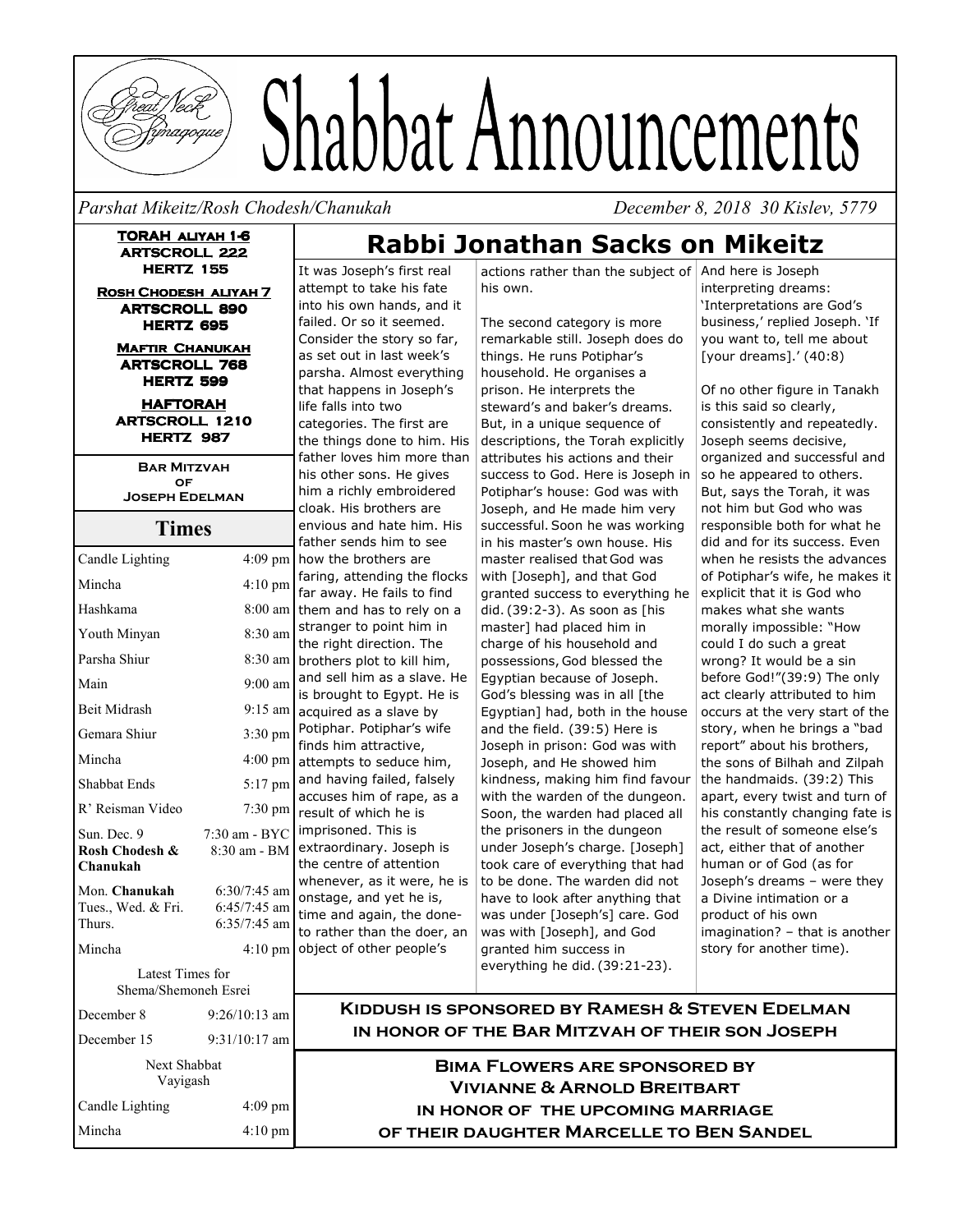| 26 Old Mill Road, Great Neck, NY 11023 (516) 487-6100                                                                                                                                                                                                                                                                                                                                                                                                 | <b>Shabbat Announcements Mikeitz 5779</b>                                                                                                                                                                                                                                                                                                                                                                                                                                                                                     |
|-------------------------------------------------------------------------------------------------------------------------------------------------------------------------------------------------------------------------------------------------------------------------------------------------------------------------------------------------------------------------------------------------------------------------------------------------------|-------------------------------------------------------------------------------------------------------------------------------------------------------------------------------------------------------------------------------------------------------------------------------------------------------------------------------------------------------------------------------------------------------------------------------------------------------------------------------------------------------------------------------|
| That is why we sit up and take notice when, at the end of the<br>previous parsha, Joseph takes destiny into his own hands.<br>Having told the chief steward that in three days he would be<br>pardoned by Pharaoh and restored to his former position, and<br>having no doubt at all that this would happen, he asks him to                                                                                                                           | He reminds us of this by making us wait and taking us by<br>surprise. That is the paradox of the human condition as<br>understood by Judaism. On the one hand we are free. No<br>religion has so emphatically insisted on human freedom and<br>responsibility. Adam and Eve were free not to sin. Cain was<br>free not to kill Abel. We make excuses for our failures - it                                                                                                                                                    |
| plead his cause with Pharaoh and secure his freedom: "When<br>things go well for you, just remember that I was with you. Do<br>me a favor and say something about me to Pharaoh. Perhaps<br>you will be able to get me out of this place." (40:14) What<br>happens? "The chief steward did not remember Joseph.                                                                                                                                       | wasn't me; it was someone else's fault; I couldn't help it. But<br>these are just that: excuses. It isn't so. We are free and we do<br>bear responsibility.                                                                                                                                                                                                                                                                                                                                                                   |
| He forgot about him." (40:23) The doubling of the verb is<br>powerful. He did not remember. He forgot. The one time<br>Joseph tries to be the author of his own story, he fails. The<br>failure is decisive.                                                                                                                                                                                                                                          | Yet, as Hamlet said: "There's a divinity that shapes our ends/<br>Rough-hew them how we will." God is intimately involved in<br>our life. Looking back in middle- or old age, we can often<br>discern, dimly through the mist of the past, that a story was<br>taking shape, a destiny slowly emerging, guided in part by                                                                                                                                                                                                     |
| Tradition added one final touch to the drama. It ended the<br>parsha of Vayeshev with those words, leaving us at the point<br>that his hopes are dashed. Will he rise to greatness? Will his<br>dreams come true? The question "What happens next?" is<br>intense, and we have to wait a week to know. Time passes and<br>with the utmost improbability (Pharaoh too has dreams, and<br>none of his magicians or wise men can interpret them - itself | events beyond our control. We could not have foreseen that<br>this accident, that illness, this failure, that seemingly chance<br>encounter, years ago, would have led us in this direction. Yet<br>now in retrospect it can seem as if we were a chess piece<br>moved by an invisible hand that knew exactly where it wanted<br>us to be.                                                                                                                                                                                    |
| odd, since dream interpretation was a specialty of the ancient<br>Egyptians), we learn the answer. "Two full years passed."<br>Those, the words with which our parsha begins, are the key<br>phrase. What Joseph sought to happen, happened. He did leave<br>the prison. He was set free. But not until two full years had<br>passed.                                                                                                                 | It was this view, according to Josephus, that distinguished the<br>Pharisees (the architects of what we call rabbinic Judaism)<br>from the Sadducees and the Essenes. The Sadducees denied<br>fate. They said God does not intervene in our lives. The<br>Essenes attributed all to fate. They believed that everything we<br>do has been predestined by God. The Pharisees believed in                                                                                                                                       |
| Between the attempt and the outcome, something intervened.<br>That is the significance of the lapse of time. Joseph planned his<br>release, and he was released, but not because he planned it.<br>His own attempt ended in failure. The steward forgot all about<br>him. But God did not forget about him. God, not Joseph,                                                                                                                          | both fate and free will. "It was God's good pleasure that there<br>should be a fusion [of divine providence and human choice]<br>and that the will of man with his virtue and vice should be<br>admitted to the council-chamber of fate" (Antiquities, xviii, 1,<br>3).                                                                                                                                                                                                                                                       |
| brought about the sequence of events - specifically Pharaoh's<br>dreams - that led to his release. What we want to happen,<br>happens, but not always when we expect, or in the way we<br>expect, or merely because we wanted it to happen. God is the<br>co-author of the script of our life, and sometimes - as here -                                                                                                                              | Nowhere is this clearer than in the life of Joseph as told in<br>Bereishit, and nowhere more so than in the sequence of events<br>told at the end of last week's parsha and the beginning of this.<br>Without Joseph's acts - his interpretation of the steward's<br>dream and his plea for freedom – he would not have left                                                                                                                                                                                                  |
| Great Neck Yoetzet Halacha Lisa Septimus<br>Welcomes your questions about mikvah,<br>observance of taharat mishpacha (halacha relating<br>to married life) and women's health, as it connects<br>to Jewish law. Reach out to her at:<br>Phone: 516.415.1111<br>Email: greatneckyoetzet@gmail.com.<br>All conversations and emails are kept confidential.                                                                                              | prison. But without divine intervention in the form of Pharaoh's<br>dreams, it would also not have happened. This is the<br>paradoxical interplay of fate and freewill. As Rabbi Akiva said:<br>"All is foreseen yet freedom of choice is given" (Avot 3:15).<br>Isaac Bashevis Singer put it wittily: "We have to believe in free<br>will: we have no choice." We and God are co-authors of the<br>human story. Without our efforts we can achieve nothing. But<br>without God's help we can achieve nothing either. Judaism |
| <b>Great Neck Synagogue</b><br>26 Old Mill Road, Great Neck, NY 11023<br>516-487-6100<br>Rabbi Dale Polakoff, Rabbi                                                                                                                                                                                                                                                                                                                                   | found a simple way of resolving the paradox. For the bad we<br>do, we take responsibility. For the good we achieve, we thank<br>God. Joseph is our mentor. When he is forced to act harshly he<br>weeps. But when he tells his brothers of his success he<br>attributes it to God. That is how we too should live.                                                                                                                                                                                                            |
| Rabbi Ian Lichter, Assistant Rabbi<br>Dr. Ephraim Wolf, z"l, Rabbi Emeritus                                                                                                                                                                                                                                                                                                                                                                           | <b>Sunday Shacharit on December 9th</b><br>Doch Chadach Q. Chanulrah                                                                                                                                                                                                                                                                                                                                                                                                                                                          |

**Yitzy Spinner, Cantor Eleazer Schulman, z"l, Cantor Emeritus Rabbi Sholom Jensen, Youth Director** Zehava & Dr. Michael Atlas, Youth Directors **Mark Twersky, Executive Director Dr. James Frisch, Assistant Director Erran Kagan, President Harold Domnitch, Chairman of the Board** Lisa Septimus, Yoetzet Halacha 516-415-1111

**Rosh Chodesh & Chanukah** The 7:30 am minyan will be in the

Braun Youth Center

The 8:30 am minyan will take place in the Beit Midrash accompanied by an instrumental Hallel led by Chazzan Spinner.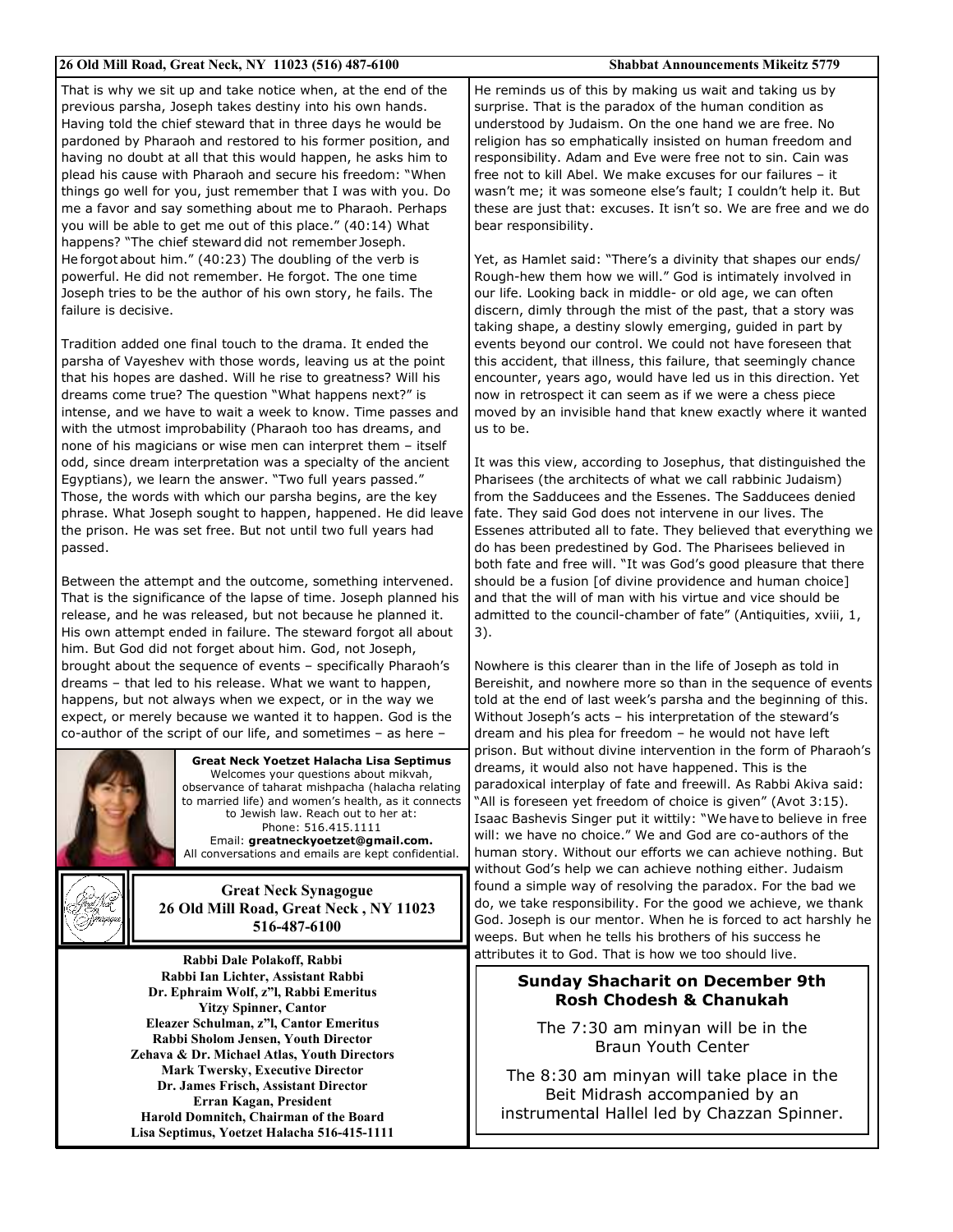#### **SHABBAT SPEAKER, CHANUKAH BASH & GNS DINNER RAFFLES**

Great Neck Synagogue Shabbat Speakers Program



Rabbi Ari Lamm is the Special Advisor to the President of Yeshiva University. He works closely with the president on all matters concerning the university's mission and vision, and oversees intellectual and philosophical initiatives emerging from the Office of the President. Rabbi Lann received his BA from **Yeshiva University. He earned his MA.** as a US-UK Felbright Scholar, **In Jewish Studies and Eastern** Christianity from University College London, as well as an MA from Princeton University in Religion, and semikhah from RIETS. Most recently, he was a Resident Scholar at the Jewish Center in Manhattan. He is currently pursuing hts Phd in ancient Judaism and Christianity at Princeton University.

Shabbat Chanukah December 8th, 2018

RABBI ARI LAMM Special Advisor to the President of Yeshiva University

> Shabbat Drasha Vigilante Justice and the Story of Chanukah

#### Kiddush Class:

The Maccabean Revolt -From Judaism to Christianity and Back Again

Seudah Shlishit: The Wizard vs. The Prophet For dedications to our Speakers Program

please contact the synagogoue office at 516.487.6100 or mtwersky@gns.org Sponsorships Available at S180; \$360; \$500; \$750



PLEASE JOIN US FOR THE **GREAT NECK SYNAGOGUE ANNUAL DINNER** 

**HONORING** 

**RABBI DALE POLAKOFF** 

IN CELEBRATION OF 30 YEARS OF DEDICATION AS OUR MARA D'ATRA

FOR A NIGHT OF FUN & MUSIC

SATURDAY NIGHT 7:30 PM **DECEMBER 15, 2018** 

8 TEVET 5779

TEMPLE ISRAEL 108 OLD MILL ROAD GREAT NECK, NY 11023

RABBI CHIC<br>SKIP THE TIE

**Shabbat December 8** "DON'T MISS" YOUTH EVENT! **Prizes, Dreidel Competition. Bingo! Luncheon, Ticket Hunt & Grand Raffle!** Grades 1-8 Please pick Pickup 4:00pm **up prizes** 

**GREAT NECK SYNAGOGUE ANNUAL DINNER HONORING RABBI DALE POLAKOFF** 

at ter

Shabbat

### **BUY RAFFLE TICKETS NOW**

Take advantage of the pre-sale discounts by logging on to www.gns.org/dinner/

Your pre-printed tickets will be waiting for you at the door.

If you cannot attend, please email mtwersky@gns.org and he will enter tickets for you.